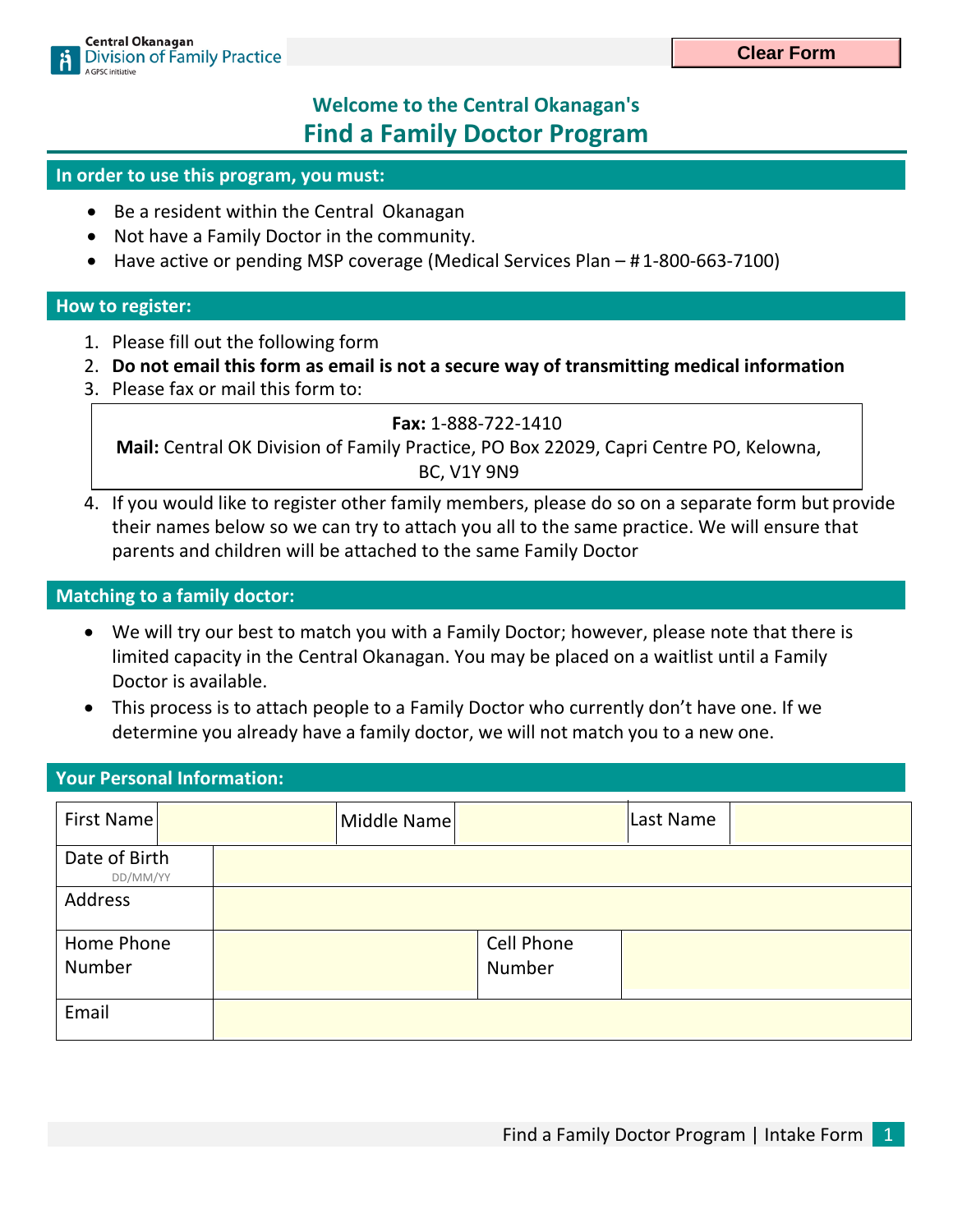

**Is there a preferred community in which you would like to be attached to a family doctor (If available)? :** 

- Peachland
- West Kelowna
- $\bigcirc$  Kelowna
- Lake Country

## **Matching as a Family**

To register other family members,

- 1. Complete a separate form for each family member.
- 2. Provide their names below so we can try to attach you all to the same practice. We will ensure that parents and children will be attached to the same Family Doctor.

# **Are you expecting to be attached with other family members?**

- $O$  Yes
- O No

### **Please state the name, age and relation of additional family members:**

| Name | Age | Relationship to you | Already have a<br>Family Doctor? |
|------|-----|---------------------|----------------------------------|
|      |     |                     | $O$ Yes $O$ No                   |
|      |     |                     | $O$ Yes $O$ No                   |
|      |     |                     | $O$ Yes $O$ No                   |
|      |     |                     | Yes $\bigcirc$ No<br>$\bigcirc$  |
|      |     |                     | Yes O No                         |

# **Previous Family Doctor History**

### **Do you have a MSP number?**

Yes

∩ No

# **If No, have you applied?**

**O**Yes

No (If you have recently moved to the Province of British Columbia, please apply now by calling: 1-800-663-7100)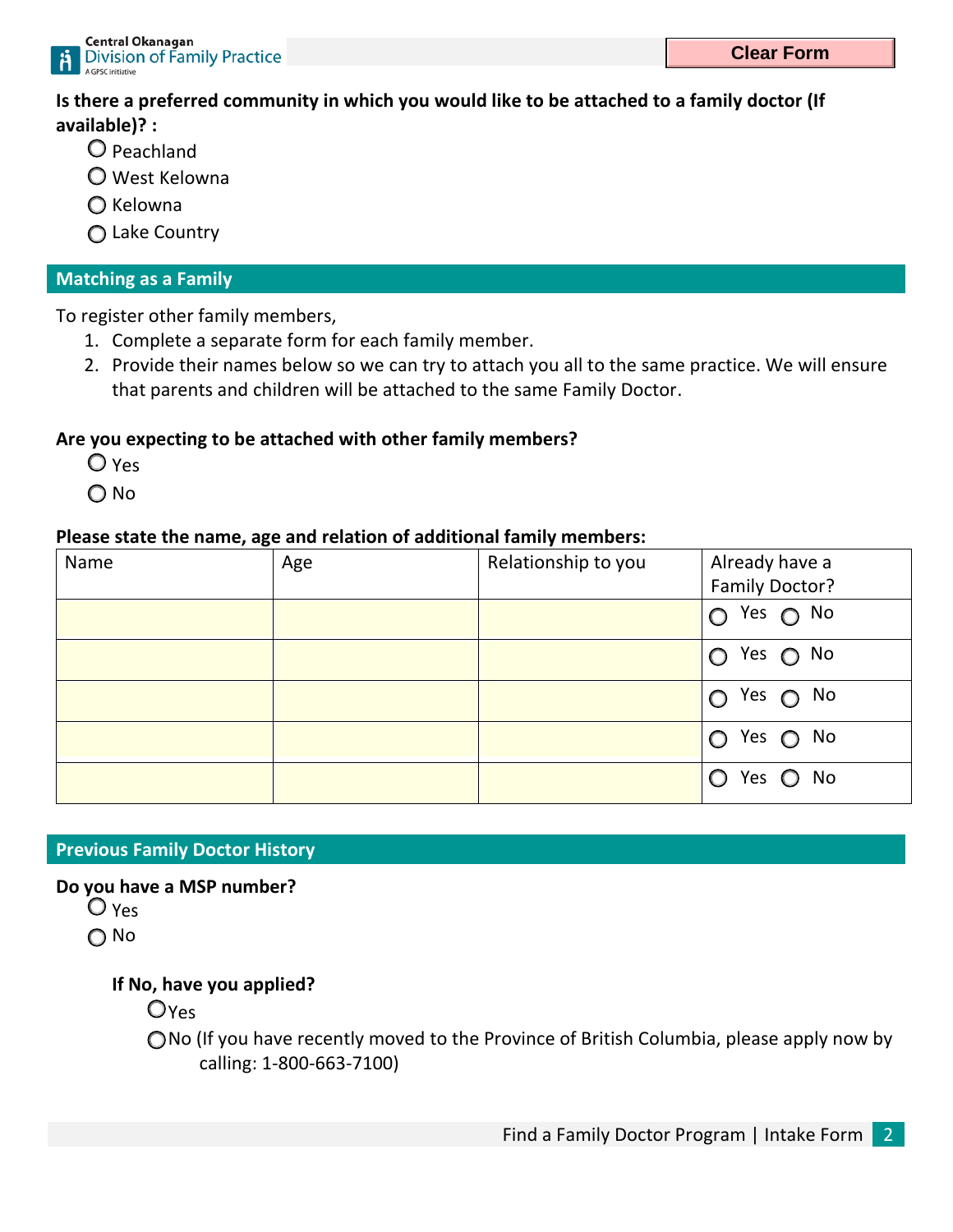

**Have you previously had a Family Doctor before?** 

**O**Yes

O<sub>No</sub>

**If Yes, please state Doctor's name:**

**Please provide the city and province of practice:**

**Have you previously been to a walk-in clinic or Emergency Department (ED) in the Central Okanagan within the past 12 months?** 

**O**Yes

No

**If yes, what was the name of the clinic/ED and (if you remember) the Doctor that you saw:** 

**When did you visit the walk-in clinic/ED?**

### **Your Medical File**

To create your medical file at your new Doctor's clinic, answer the following questions to the best of your ability. Please be as accurate and brief as possible.

### **1. List all the names of medications you are presently taking (Not including supplements):**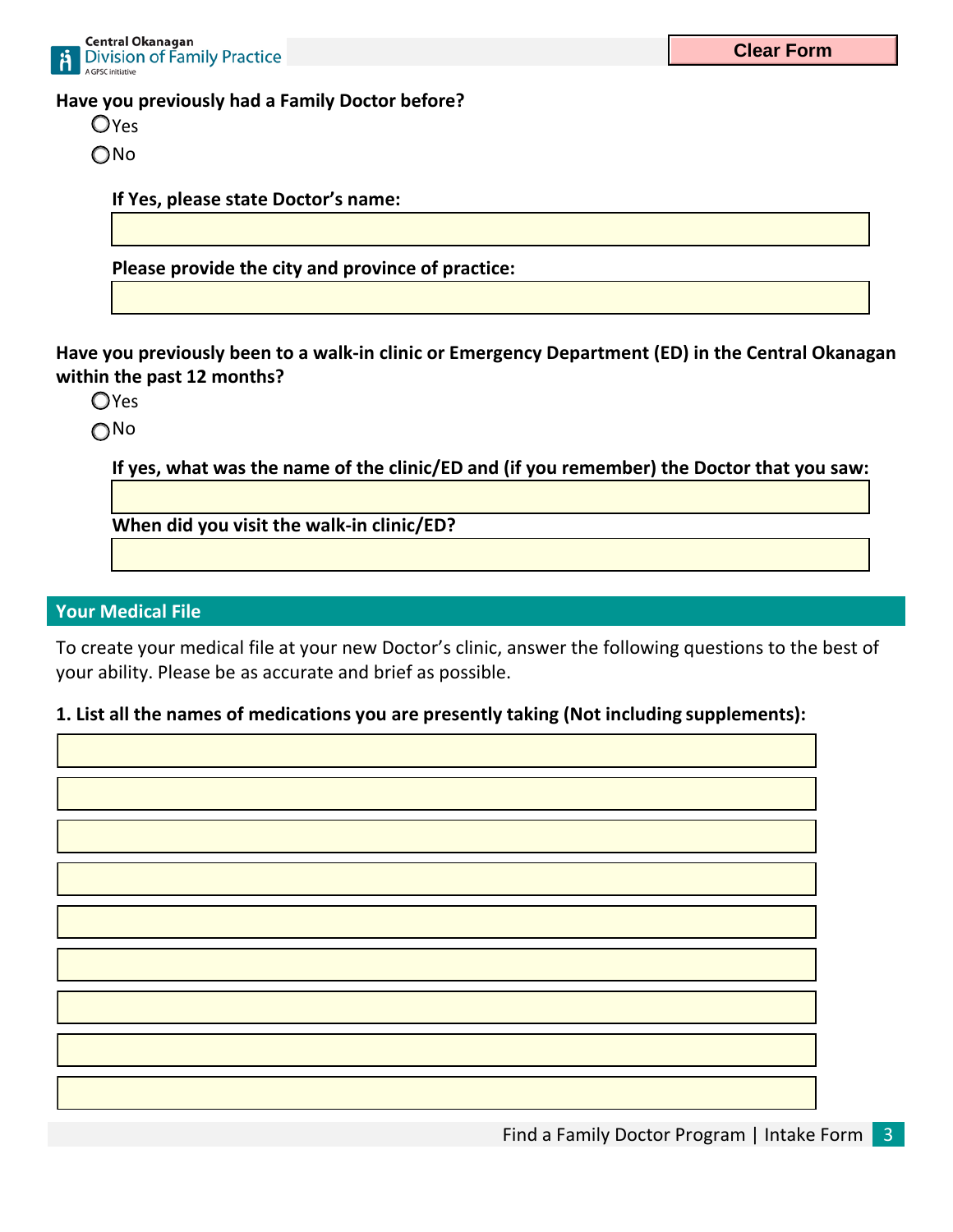

### **2. Do you have any allergies to medications?**

# **3. Current/Active major medical conditions:**

#### **4. Past Medical History:**

### **5. Past Surgical History:**

# **Additional Information**

**Is there anything else that you'd like to share with us?** (100 words or less)